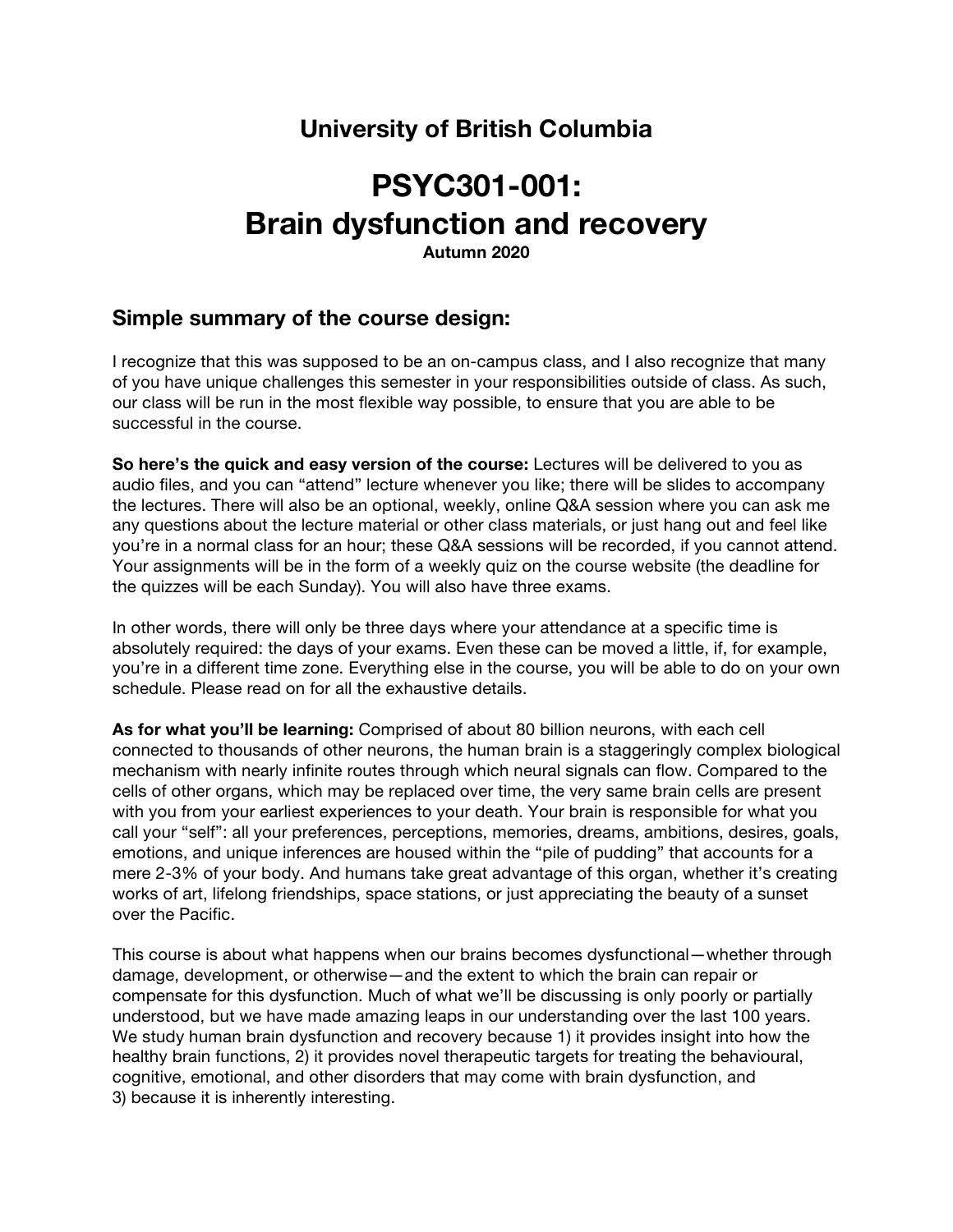| Instructor:          | Dr. Jay Hosking, Department of Psychology<br>jayhosking@psych.ubc.ca<br>I respond to emails seven days a week, but please bear in mind that my<br>email volume is very high. When contacting me, please use your UBC<br>email, and please note which course you are in, i.e. PSYC301-001. |
|----------------------|-------------------------------------------------------------------------------------------------------------------------------------------------------------------------------------------------------------------------------------------------------------------------------------------|
| TAs:                 | Matthew Cooke, mbcooke@mail.ubc.ca<br>Madison Elliott, mellio10@psych.ubc.ca                                                                                                                                                                                                              |
| Website:             | Canvas: https://canvas.ubc.ca<br>Links to all lectures, slides, and additional readings will be posted here.<br>Messages and announcements will also come through Canvas. Please<br>let me know if you're having any issues with the website!                                             |
| Lectures:            | Asynchronously delivered online as audio files plus slides, via Canvas                                                                                                                                                                                                                    |
| Q&A (optional):      | Every Thursday, 2:00-3:30pm via <b>Zoom</b> on Canvas                                                                                                                                                                                                                                     |
| <b>Office hours:</b> | Held six hours a week; book via https://jayhosking.youcanbook.me                                                                                                                                                                                                                          |
| TA office hours:     | Please email Matthew or Madison for availability!                                                                                                                                                                                                                                         |
| Textbook:            | None, but required readings will be posted on Canvas.                                                                                                                                                                                                                                     |

# **Grades breakdown:**

| Weekly quizzes:               | 20%  |
|-------------------------------|------|
| Exam 1 (midterm):             | 25%  |
| Exam 2 (midterm):             | 25%  |
| Exam 3 (final):               | 30%  |
| Total:                        | 100% |
| Bonus research participation: | 3%   |
|                               |      |

# OR

| 20%  |
|------|
| 20%  |
| 20%  |
| 20%  |
| 20%  |
| 100% |
| 3%   |
|      |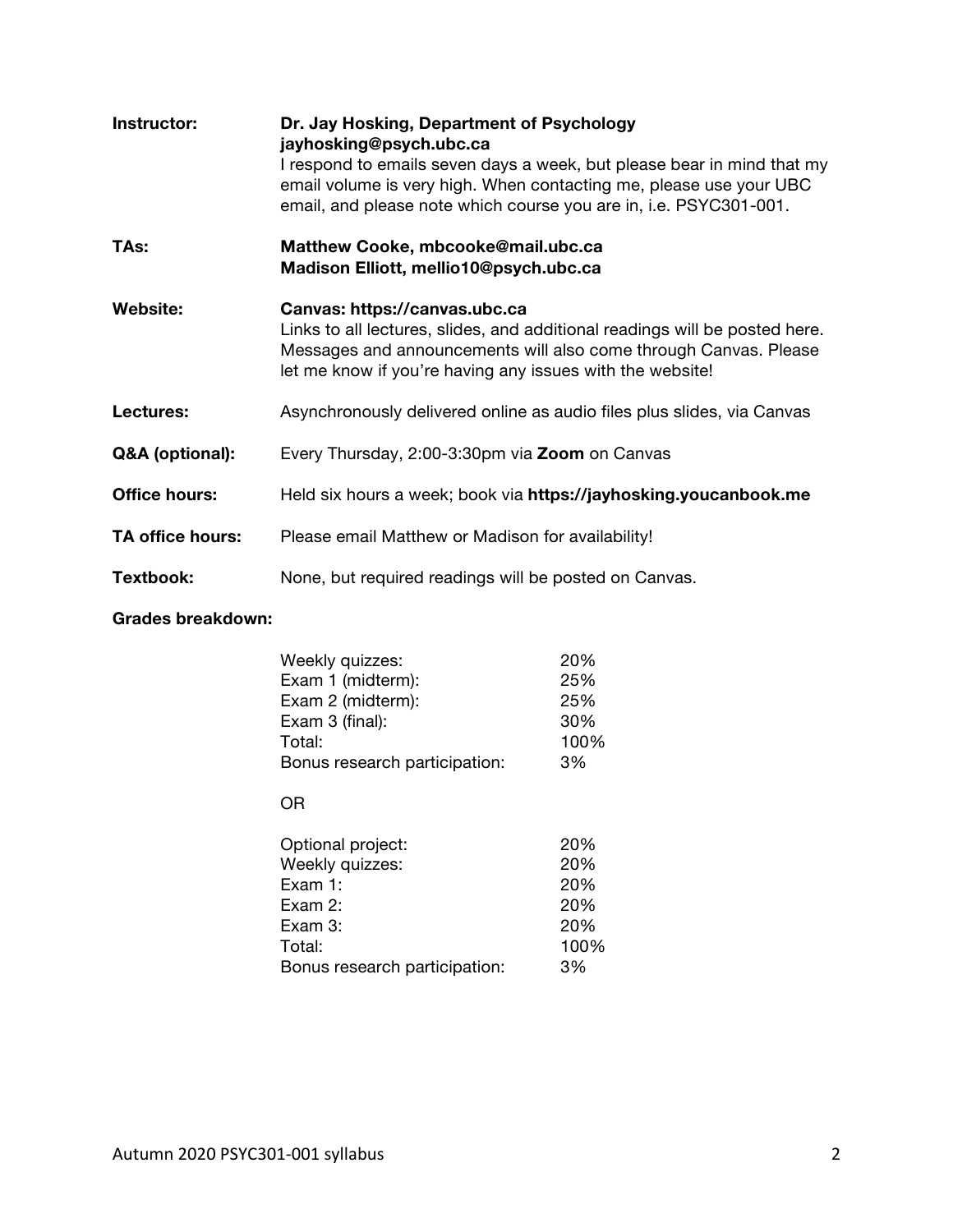## **By the end of this course you will be able to:**

- Explain and critically evaluate current topics and research in the field of neuropsychology
- Describe basic neuroscientific processes in the fundamental language of neuroscience (i.e. neuroanatomical and neurophysiological terms)
- Link many brain dysfunctions to changes in behaviour, cognition, etc.
- Explain how the link between brain and psychology can be investigated using a range of neuroscience and psychological tools
- Evaluate the relative strengths and legitimacy of evidence related to brain dysfunction and recovery
- Appreciate the highly interconnected and integrative nature of brain, mind, and recovery

# **Note on the Q&A sessions:**

These sessions are intended to handle all the questions you'd normally ask in class, as well as any questions that might be broadly applicable to your classmates. Class discussion is encouraged! If you have questions about the course content or course administration, please ask these during the Q&A sessions. Office hours are for personal/individual matters (see below). If for some reason you cannot make the Q&A session, please post your content questions on the discussion forum of the course website, and I will answer them during the Q&A session, which is recorded for you to watch later.

# **Note: whom should you book office hours with?**

Please book office hours with your awesome TAs if:

- You would like to review one of your exams. When reviewing your exam, you are not allowed to take notes on, or photos of, the exam.
- You would like to discuss content from the course readings and/or study strategies.
- You would like to discuss how to succeed at the optional review paper.
- You would like to discuss psychology more generally.

Please book office hours with Dr. Hosking if:

- You have an issue with course performance or progress.
- You would like to discuss the non-review-paper optional project.
- You would like to discuss psychology and neuroscience more generally.

Again, please note that questions about lecture content should be handled during the Q&A sessions, not during office hours. If you feel reticent to speak up during the Q&A, which I totally understand, you are more than welcome to post your questions in the discussion forum of our Canvas page and I'll answer them on the Q&A.

### **Note on booking office hours with Dr. Hosking:**

Please do not use email to book office hours with me. Instead, I have created a website for all office hours booking: **https://jayhosking.youcanbook.me**. The site will show all of my available office hours, as well as show a Zoom link for you to join. **Please refrain from using office hours to ask course content-related questions (this is what the Q&A sessions are for!)**, and leave office hours for personal/individual matters, like your own progress in the course. Finally, please do not book me for multiple timeslots on a given day; there are many students that need help, virtually all issues can be handled within the allotted time, and I will cancel any multiple bookings.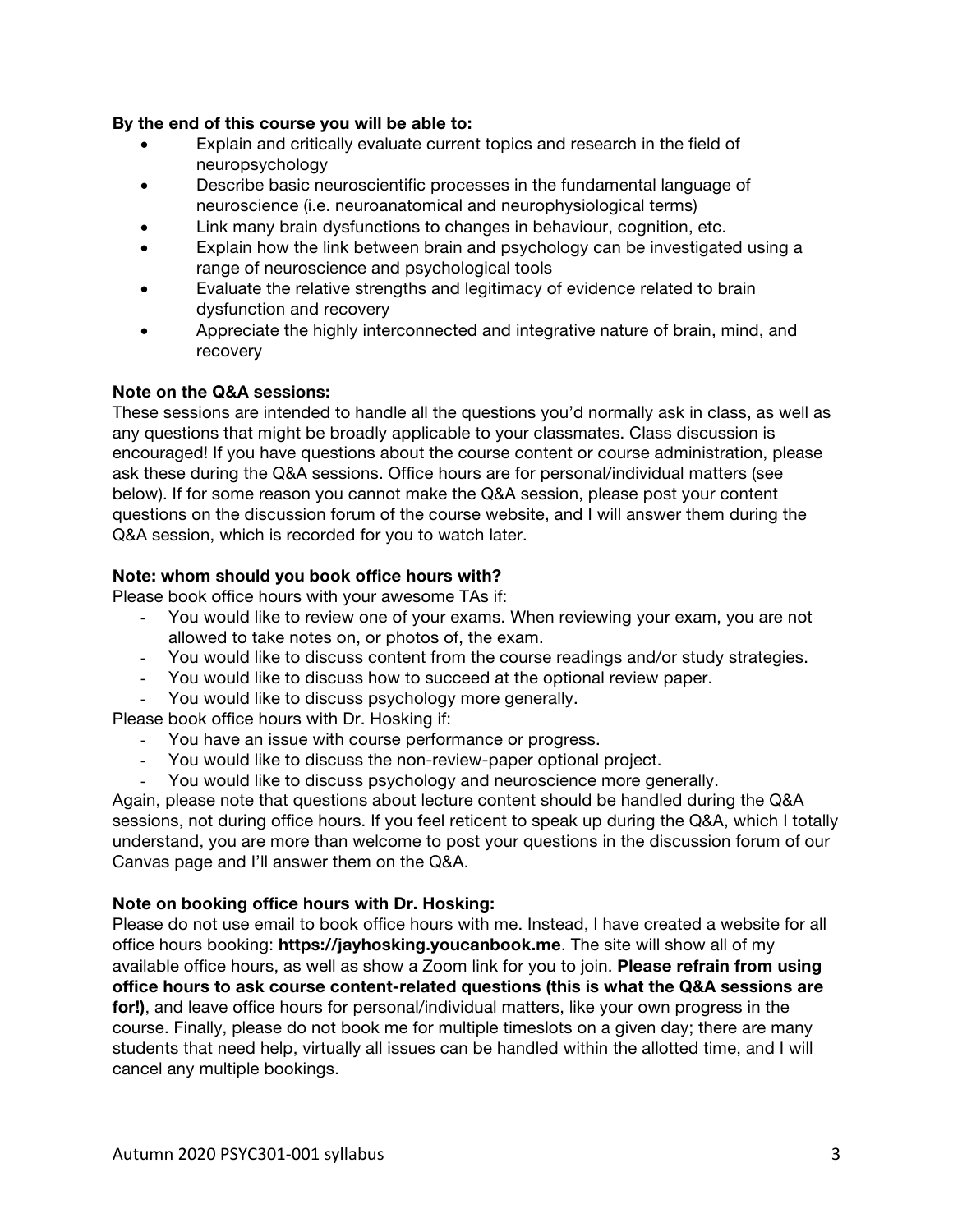### **Note on email:**

Please bear in mind that we instructors get a lot of email and, if possible, would prefer to spend all our preparation time on making the lectures as useful, fun, and interesting to you as possible. Thus, please keep emails to administrative concerns (e.g. problems with the course website) if you can. For course-related content, please come to the Q&A or post it in the discussion forum on our course website. Finally, please use good email etiquette when contacting me—see lecture notes for more details.

### **Note on attendance:**

"Attendance" is a critical predictor of success in this course. (In fact, it's a strong correlate of success for courses in general.) In this course, material that is taught in class will often be different from, or supplement, the readings. Moreover, lecture slides are designed to provide a framework for the lecture and any discussions. **In other words, the important part of the lecture is not what is on the slides, but rather the lecture audio itself. If you try to rely solely on the slides for studying, you will not be successful, as much of the critical information is not explicitly written.** It is therefore essential that you listen to the lectures.

### **Note on readings:**

PSYC301 currently does not have a textbook, as no one textbook satisfactorily covers the content discussed in the course. However, there are readings assigned for many of the lectures, and these readings can be found on Canvas in the lecture-specific folders. **These readings are required and will be tested upon.** For the particularly challenging sections (e.g. the basics of neuroscience), I will supply additional optional reading.

Please note that "learning objectives" for the required readings are posted as a courtesy and may occasionally be NOT provided. This occasional lack of learning objectives will be deliberate. Part of your learning process in science is to identify information hierarchically, to glean the bigger picture, as well as think about it critically without anyone telling you *how* to think about it.

| <b>Week</b>    | <b>Dates</b>                              | <b>Topic and course work</b>                              |  |
|----------------|-------------------------------------------|-----------------------------------------------------------|--|
|                | Sept 8th-13th                             | Course orientation; quiz 1                                |  |
| $\overline{2}$ | Sept 14th-20th                            | Brain basics and neural communication I; quiz 2           |  |
| 3              | Sept 21st-27th                            | Neural communication II and drugs; quiz 3                 |  |
| 4              | Sept 28th-Oct 4th                         | Neuroanatomy                                              |  |
| 5              | Oct 5 <sup>th</sup> -11 <sup>th</sup>     | EXAM 1 (October $8th$ 2-4pm)                              |  |
| 6              | Oct 12 <sup>th</sup> -18 <sup>th</sup>    | Neuroimaging; neurological exam and assessment; quiz 5    |  |
| $\overline{7}$ | Oct 19th-25th                             | Causes of brain dysfunction; quiz 6                       |  |
| 8              | Oct 26th-Nov 1st                          | Factors influencing recovery of function                  |  |
| 9              | Nov 2 <sup>nd</sup> -8 <sup>th</sup>      | <b>EXAM 2 (November <math>5th</math> 2-4pm)</b>           |  |
| 10             | Nov 9th-15th                              | Sensorimotor dysfunction; quiz 7                          |  |
| 11             | Nov 16th-22nd                             | Dysfunction affecting emotion and decision making; quiz 8 |  |
| 12             | Nov 23rd-29th                             | Dysfunction associated with psychiatric disorders; quiz 9 |  |
| 13             | Nov 30 <sup>th</sup> -Dec 7 <sup>th</sup> | Psychopathy, maybe more (TBD); quiz 10                    |  |
| Exams          | Dec $7th - 22nd$                          | <b>EXAM 3 (DATE/TIME TBD)</b>                             |  |

# **Course Schedule (Tentative)**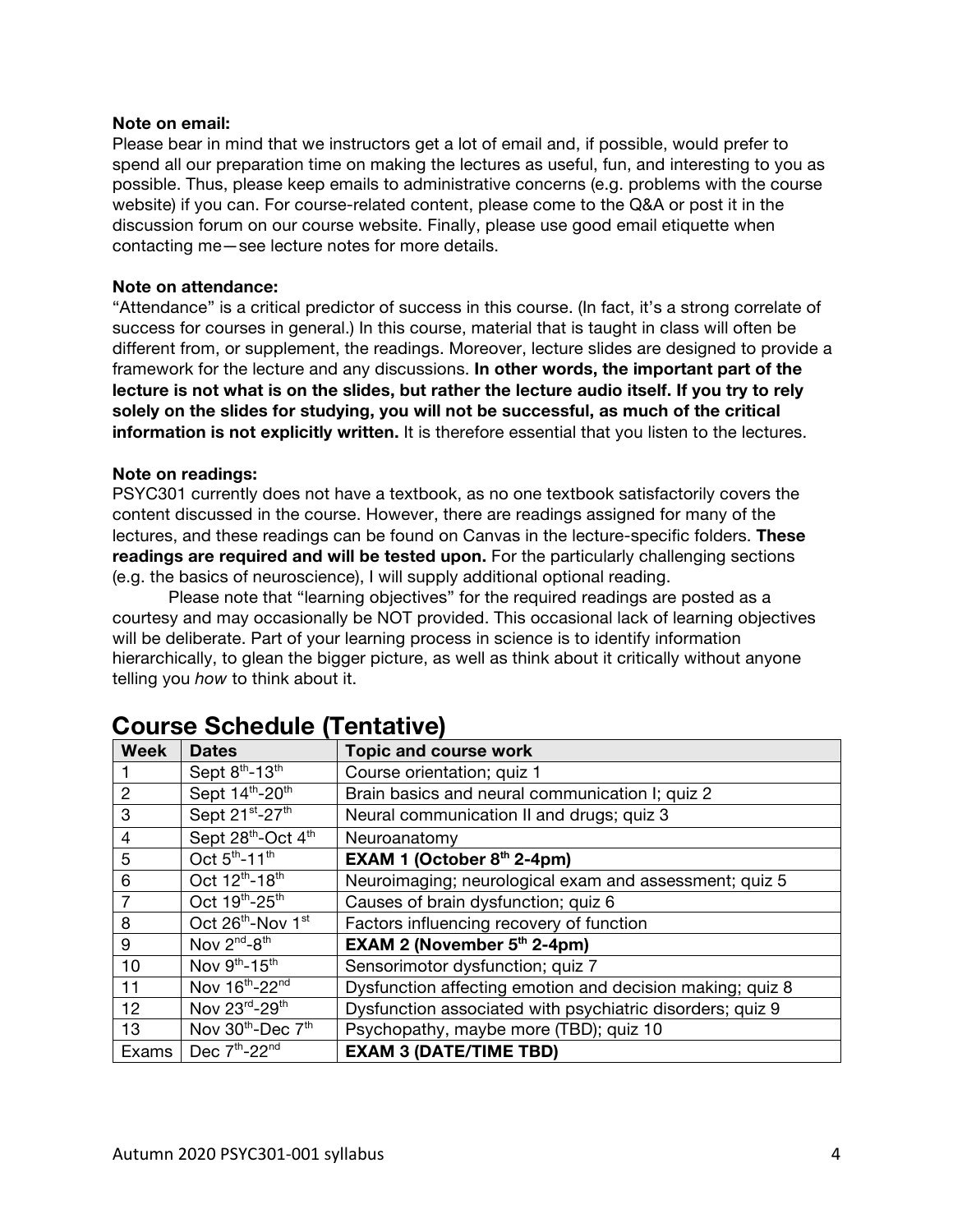# **Evaluation**

# **1. Exams (80%):**

There will be three exams, with two midterm exams written during the class time, and the final exam written during the exam period at a time designated by UBC administration (you *must* be able to write at any time during the exam period).

**Midterm Exam 1 (25%) October 8th, 2-4pm Midterm Exam 2 (25%) November 5th, 2-4pm Final Exam 3 (30%) December 7th-22nd (date & time TBD)**

Notes on the exams:

- Midterm 2 is not cumulative, but the final exam is cumulative. More specifically, the final exam will contain some questions that test your ability to connect material from across the course, making links between the various drugs, drug categories, and addiction, rather than simply retesting minutiae from earlier in the course.
- Please empower yourself by reading about UBC's academic concessions policies at http://www.calendar.ubc.ca/vancouver/index.cfm?tree=3,329,0,0.
- Specifically, if you must miss a midterm exam due to acute illness that will spontaneously resolve (e.g. the 'flu), you do not need to supply me (or any of your other instructors) with a medical note. Note that this policy does not apply to final exams (for final exams, see below).
- If your unavoidable hardship is not an acute illness that will spontaneously resolve, then you may have to present me with evidence of such hardship.
- In any case, you must contact me within 48 hours of the exam if you need accommodation for that exam. **If at all possible, please contact me about accommodations** *before* **the exam, not after.**
- Students who plan to be absent for varsity athletics, family obligations, or other commitments, cannot assume they will be accommodated, and must discuss their commitments with me by September 18<sup>th</sup> 2020 if they wish to be considered for accommodation.
- Being accommodated for missing a midterm exam is at my sole discretion. Similarly, I may send you to your faculty Academic Advising if I feel ill-equipped to judge the nature of your hardship, as Advising has much more experience in the matter.
- **If you are accommodated for missing a midterm exam, you must write the exam within one week of the original test date.**
- If you miss the final exam, you must contact your Faculty Academic Advising Office to address the issue—note that they will probably require unambiguous medical (or other) documentation. Make-up exams for the final exam are written months after the course is completed, and as such I do not recommend this.
- All exams will include multiple-choice and short-answer questions.
- Once exams have been marked, grades will be sent out via Canvas.
- You are strongly encouraged to review your exam with your TA.
- Grade adjustments are very uncommon but if a dispute between TA and student occurs for grading, Jay will regrade that component of your exam—this can result in the same grade, an increase, *or* a decrease, depending on Jay's judgement of your answer. Any grading disputes must be handled within 2 weeks of exam grades being released.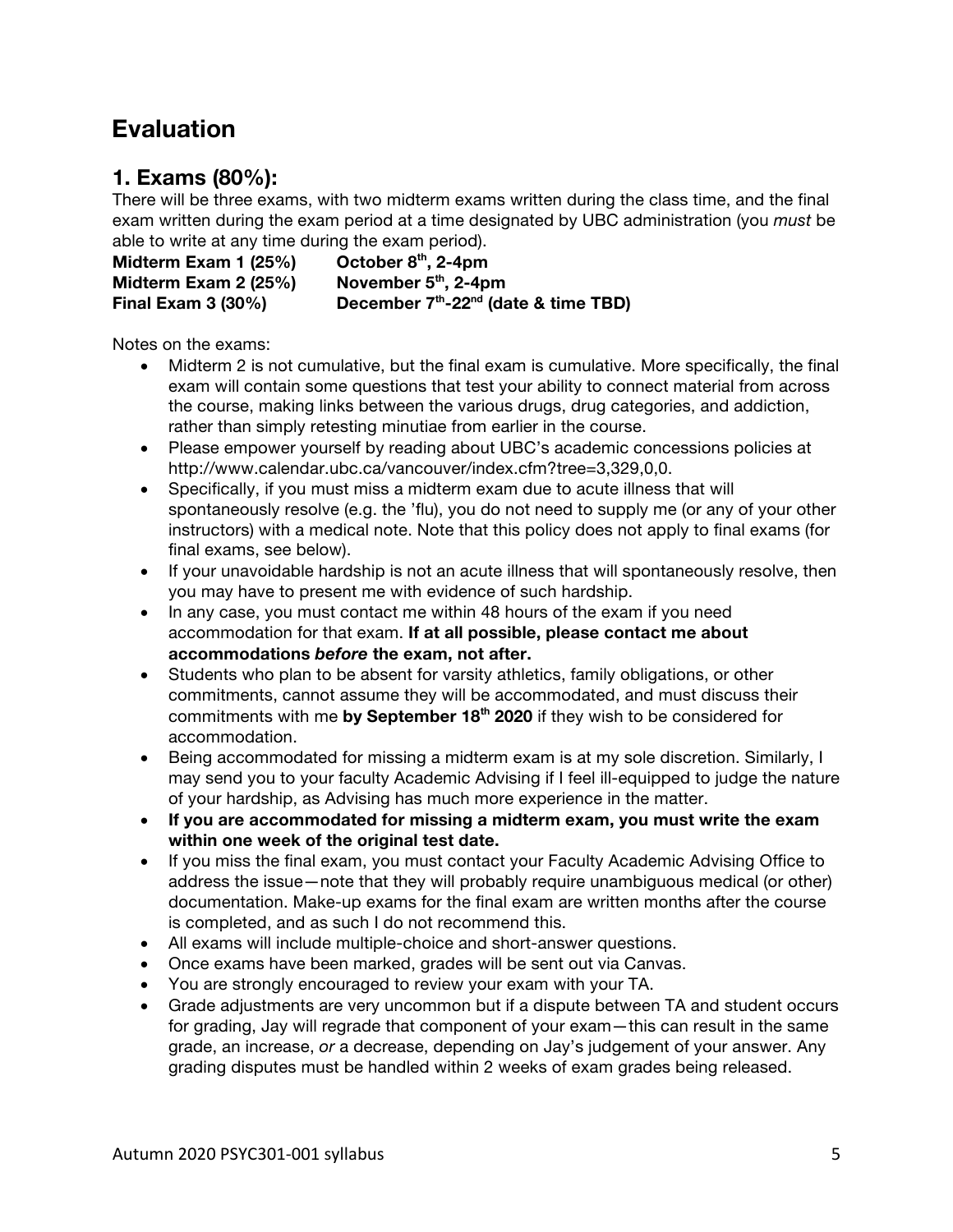# **2. Weekly quizzes (20%):**

These will be quizzes posted on Canvas and will complement the material we are learning in class on any given week. They will also give you a feel for what the questions will be like on the exams. Expect both multiple-choice and short-answer questions. Each of the ten quizzes is worth 2% of your final grade, for a total of 20%. You must submit your weekly quiz by the end of each week (i.e. by Sunday night at 11:59pm), and there are no late submissions. **If you do not submit the quiz, you will receive no marks.**

# **3. Optional project (up to 20%)**

You may elect to do a project on a topic of your choosing that is related to our course (i.e. is about brain dysfunction and/or recovery). This is a project written specifically for this course; handing in work done for another course, past or present, is not acceptable. If you elect to do the project, the grade you receive on that project will be worth 20% of your final grade, and the grades you receive on each of the other assessments will be worth the following: weekly quizzes (20%), Midterm 1 (20%), Midterm 2 (20%), and Final Exam (20%).

There are three purposes to this optional project: 1) To offer you the chance to explore a topic of interest in greater depth than the lectures and readings can provide; 2) To assess your ability to think critically and creatively; 3) To offer you a chance to explore other ways of expressing your knowledge. As such, the content of your project should not overlap substantially with the material in the text or lectures. It can be about the same drugs as in class, but should be deeper or more specifically focused on information not discussed in class.

Although the standard format for this project is a review paper (described below), you may pursue other project formats if you have a strong vision and can convince me that you can adequately convey your knowledge. In the past, students have submitted short videos, podcasts, websites, computer models, musical compositions, and so on. But remember: the important part is for you to demonstrate what you have learned on the subject, and these alternate formats often make that tricky. As such, I sometimes reject project proposals that are not review papers, not because the project sounds uninteresting, but because it would be difficult to demonstrate your learning on the subject via this proposal.

If you would like to write a review paper as your project, please use American Psychological Association (APA) style. Your intended audience for the paper should be someone who has already taken this course. You are expected to read a minimum of 10 peerreviewed journal articles as part of your research, and your paper should not be less than 2500 words in length (not including the title page, abstract, and references you must provide). Use up-to-date sources wherever possible.

**You will need to clear your project topic with your TA (if a review paper) or with Jay (if not a review paper) by September 30<sup>th</sup> 2020. Please send an email to your TA with a** brief proposal for the review paper, and if you're proposing an alternate-format project, please book office hours with me. Once your topic is approved, please meet with your TA and work with them to make it the best paper possible.

Grading criteria are tailored to specific project types, but are always 35% content, 35% critical thinking, and 30% "pizazz" (organization, flow, creativity, lateral thinking, eloquence, etc.).

**Any optional projects are due on Thursday December 3rd by 11:59pm.** You must upload an electronic copy (.doc or .docx) to TurnItIn (see below).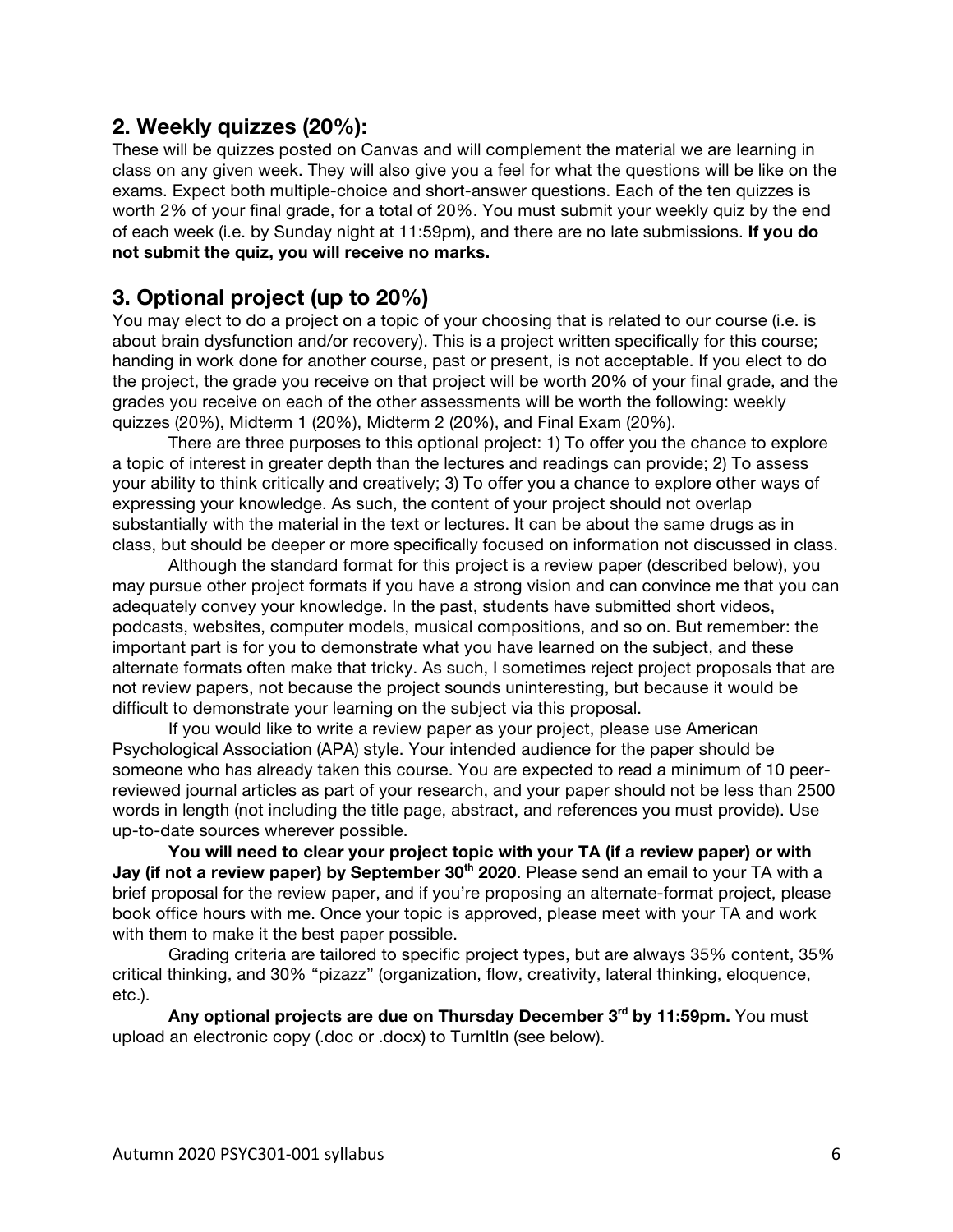**TurnItIn instructions.** To submit your paper on TurnItIn, you will need to go to turnitin.com, create an account (see below) if you do not yet have one, select "enrol in a class", enter our Class ID (26318519) and our Enrolment Key (dysfunction), and submit your paper as a Microsoft .doc or .docx file.

**Setting up an account on TurnItIn.** To submit your paper, you'll need to create a unique user profile, consisting of a username (email address) and a password. Please note that the information submitted to TurnItIn is stored in the United States.

If you have any concerns about privacy and TurnItIn, it is recommended that you remove identifying information, such as your name and student number, from the text of your project submitted to TurnItln. In addition, please follow these instructions:

- 1. Create an anonymous email address using one of the available free services.
- 2. Go to turnitin.com.
- 3. Create an account and select "student" for your account type.
- 4. Enter the Class ID (26318519) and Enrolment Key (dysfunction).

5. Create an alias or pseudonym. Please remember to email that alias/pseudonym to your TA (if a review paper) or myself (if not a review paper).

6. Please delete any identifying information from the original document prior to uploading it. This includes your name and student number in the document, as well as any metadata or hidden data that might be stored in the document itself. To remove metadata from your Microsoft Word document: Use Word's Document Inspector in Windows, or Word > Preferences > Security > "Remove personal information" in MacOS.

**Late policy**. Late submission of the optional project will result in a penalty of 10% per day of the week; in other words, your due date is 11:59pm on a Thursday, and if you submit at 12:01am on Friday (i.e. two minutes late), you will lose 10%.

# **4. Research participation (up to 3% bonus):**

You may earn up to 3 extra percentage points on your overall final grade by participating in studies regularly conducted by the Psychology Department and coordinated through the human subject pool (HSP). This provides you with the opportunity to observe the research process directly and to contribute to ongoing research activities at UBC. The extra credits are obtained by signing up for the subject pool at *ubc-psych.sona-systems.com*, or by completing library writing projects (please see the HSP website). If you plan to earn extra credit through research participation, please register in this online system as soon as possible, as the participation window closes (you can find more details at *psych.ubc.ca/undergraduate/humansubject-pool*).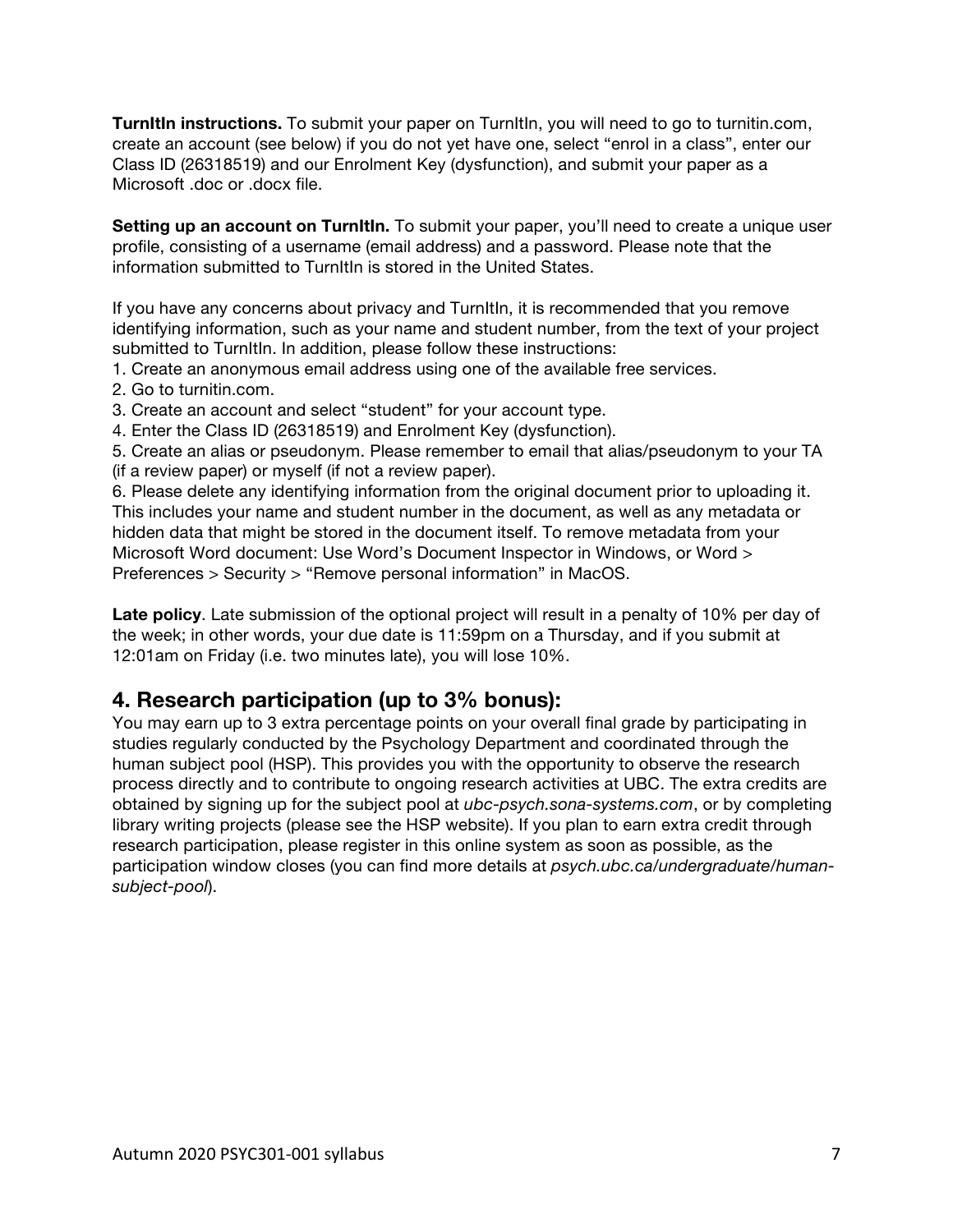# **Grading**

In order to reduce grade inflation and maintain equity across course sections, all psychology courses are required to comply with departmental norms for grade distributions. According to departmental norms, the mean grade in a 300-level class is 70% for a good class, 68% for an average class, and 66% for a weak class (with a standard deviation of 13%). Scaling may be used in order to comply with these norms; grades may be scaled up or down as necessary by the instructors or the department. **Note that due to our current pandemic circumstances, these policies are relaxed by up to five percent.**

Grades are not official until they appear on your transcript. You will receive both a percent and a letter grade for this course. At UBC, your course percentage is converted to a letter grade according to the following key:

| $A_{+}$ : 90-100% | A: 85-89%   | A-: 80-84% |
|-------------------|-------------|------------|
| $B_{+}$ : 76-79%  | B: 72-75%   | B-: 68-71% |
| $C_{+}$ : 64-67%  | $C: 60-63%$ | C-: 55-59% |
| D: $50-54\%$      | $F: 0-49\%$ |            |

Because you are earning a degree at a highly reputable post-secondary institution, the criteria for success are high. The Faculty of Arts offers the following guidelines that broadly characterize the kind of work that is generally associated with the particular grade ranges. These characteristics help put the Psychology Department grading policies into perspective. **Please note that adequate performance is in the C range.**

**A Range**: Exceptional Performance. Strong evidence of original thinking; good organization in written work; capacity to analyze (i.e. break ideas down) and to synthesize (i.e. bring different ideas together in a coherent way); superior grasp of subject matter with sound critical evaluations; evidence of extensive knowledge base.

**B Range**: Competent Performance. Evidence of grasp of subject matter; some evidence of critical capacity and analytic ability; reasonable understanding of relevant issues; evidence of familiarity with the literature.

**C-D Range**: Adequate Performance. Understanding of the subject matter; ability to develop solutions to simple problems in the material; acceptable but uninspired work; not seriously faulty but lacking style and vigor.

**F Range**: Inadequate Performance. Little or no evidence of understanding of the subject matter; weakness in critical and analytical skills; limited or irrelevant use of the literature.

# **UBC's statement about the University's values and policies**

*UBC provides resources to support student learning and to maintain healthy lifestyles but recognizes that sometimes crises arise and so there are additional resources to access including those for survivors of sexual violence. UBC values respect for the person and ideas of all members of the academic community. Harassment and discrimination are not tolerated nor is suppression of academic freedom. UBC provides appropriate accommodation for students with disabilities and for religious and cultural observances. UBC values academic honesty and students are expected to acknowledge the ideas generated by others and to uphold the highest academic standards in all of their actions. Details of the policies and how to access support are available here: https://senate.ubc.ca/policiesresources-support-student-success*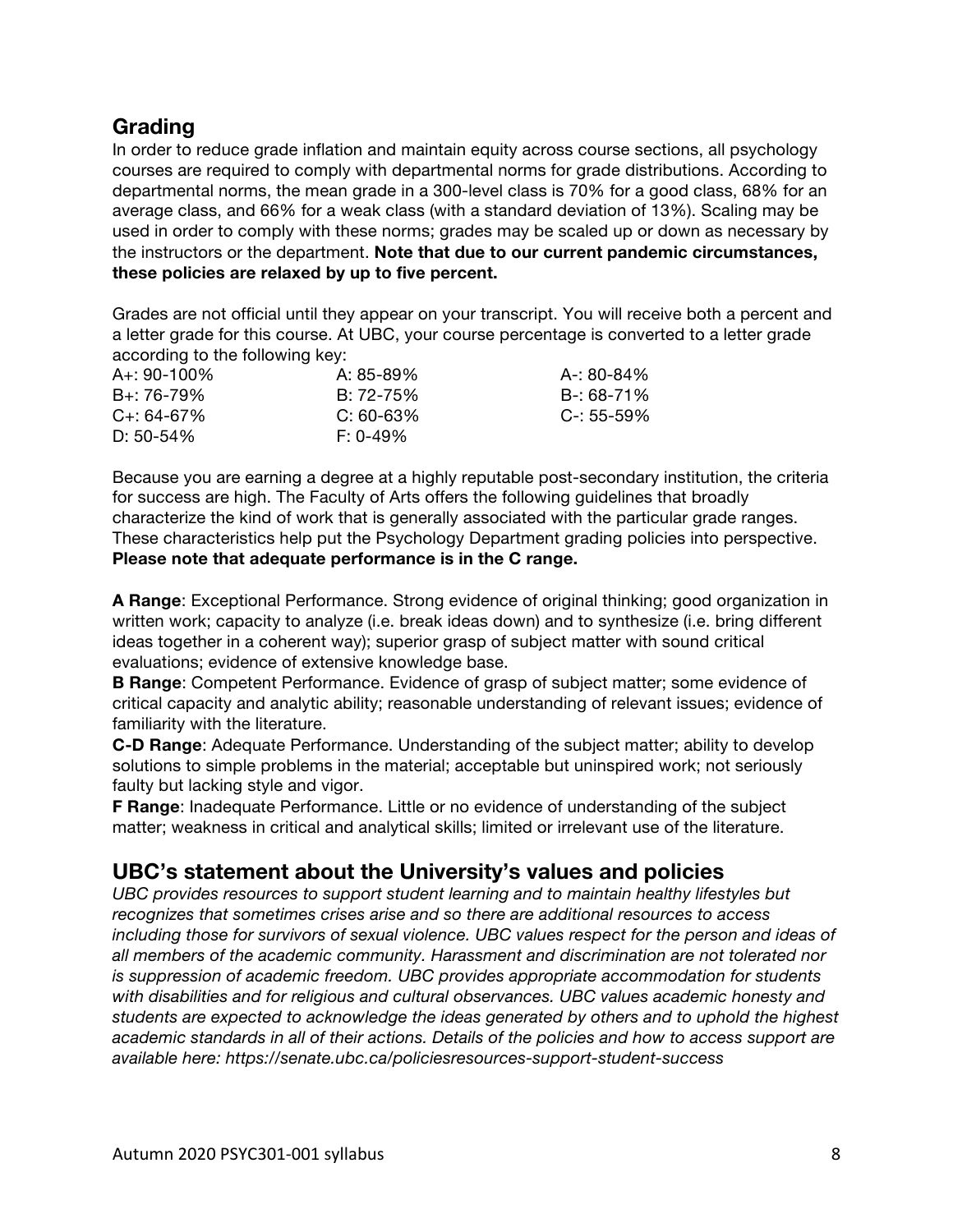# **UBC's statement on potentially sensitive topics while studying abroad**

*During this pandemic, the shift to online learning has greatly altered teaching and studying at UBC, including changes to health and safety considerations. Keep in mind that some UBC courses might cover topics that are censored or considered illegal by non-Canadian governments. This may include, but is not limited to, human rights, representative government, defamation, obscenity, gender or sexuality, and historical or current geopolitical controversies. If you are a student living abroad, you will be subject to the laws of your local jurisdiction, and your local authorities might limit your access to course material or take punitive action against you. UBC is strongly committed to academic freedom, but has no control over foreign authorities (please visit http://www.calendar.ubc.ca/vancouver/index.cfm?tree=3,33,86,0 for an articulation of the values of the University conveyed in the Senate Statement on Academic Freedom). Thus, we recognize that students will have legitimate reason to exercise caution in studying certain subjects. If you have concerns regarding your personal situation, consider postponing taking a course with manifest risks, until you are back on campus or reach out to your academic advisor to find substitute courses. For further information and support, please visit: http://academic.ubc.ca/support-resources/freedom-expression*

# **Academic integrity and avoiding misconduct**

The following is verbatim, with some light modifications, from materials given to me by UBC's Dr. Catherine Rawn, speaking for the Department of Psychology and the Faculty of Arts:

*In the academic community—a community of which you are now a part—we deal in ideas. That's our currency, our way of advancing knowledge. By representing our own and others' contributions in an honest way, we are (1) respecting the rules of this academic community, and (2) showcasing how our own novel ideas are distinct from but relate to their ideas. APA style gives us a formal way to indicate where our ideas end and where others' begin. But academic integrity goes well beyond formal citation. Welcome to the academic community. You are expected to act honestly and ethically in all your academic activities, just like the rest of us.*

*Make sure you understand UBC's definitions of academic misconduct, consequences, and expectation that students must clarify how academic honesty applies for a given assignment. Please ask if you're not sure. (While you're checking out the calendar, you might want to check out the "Student Declaration and Responsibility" statement you agreed to when you registered.)*

*What does academic integrity look like in this course? If at any time you are unsure if a certain type of assistance is authorized, please ask. If you have a need that is unmet by existing course materials, course structure, and/or our learning community members, please ask. In the meantime, here are some guiding principles for what academic integrity looks like:*

*Do your own work. All individual work that you submit should be completed by you and submitted by you. All assessments, large and small, are designed to help you learn the material. It is unacceptable to use an editor (paid or unpaid) without my permission to revise, correct, or alter your work, because your submission is no longer your own work. It is unacceptable to buy/sell/swap/share assignment questions or answers on any platform. It is unacceptable to misrepresent your identity by using someone else to complete any portion of a course (e.g., comment on a discussion board, complete a quiz question). It is unacceptable to help someone else cheat.*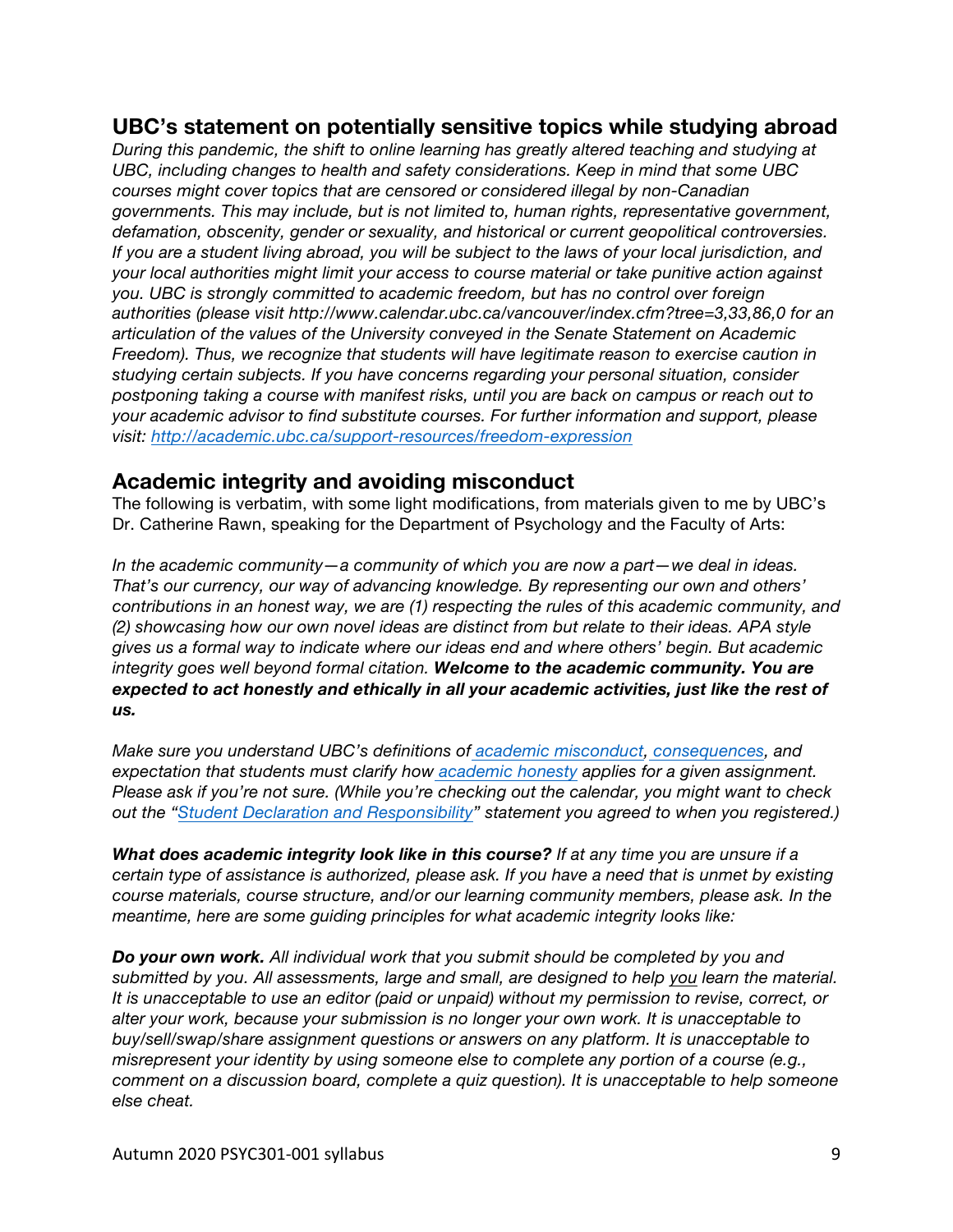*Avoid collusion. Collusion is a form of academic integrity violation that involves working too closely together without authorization, such that the resulting submitted work gains unfair advantage over other students because is a measurement of the group/pair/others' understanding rather than the individual understanding (definition adapted from OpenLearn). For example, collusion on a test includes working together to write answers or answering someone else's question in a WhatsApp chat. See more examples of collusion here. There are no assignments in this course that are the product of group collaboration, so please do not collaborate on any quizzes, exams, or projects. Preparing to individually complete an assignment or test by studying together (e.g., discussing concepts, quizzing each other and giving feedback on each others' answers) doesn't count as collusion.*

*Can I work with a classmate to co-create study notes? Yes, you can create your own original collaborative notes.*

*Do not share materials provided for you to use in this course. We are working hard to provide all the materials you need to succeed in this course. In return, please respect our work and the enormous efforts that went into making this class. All assignment instructions, quiz questions and answers, discussion questions, announcements, PowerPoint slides, audio/video recordings, Canvas modules, and any other materials provided to you by myself or the TAs are for use in this course by students currently enrolled in this course. It is unacceptable to share any of these materials beyond our course, including by posting on file-sharing websites (e.g., CourseHero, GoogleDocs). Please respect our intellectual property.*

*Acknowledge others' ideas. Scholars build on the work of others, and give credit accordingly—this is a quality of strong academic work. Citing sources in both formal and informal ways will be essential, and appropriate, depending on the assignment.*

*Learn to avoid unintentional plagiarism. Visit the Learning Commons' guide to academic integrity to help you organize your writing as well as understand how to prevent unintentional plagiarism, which can be challenging when first learning to paraphrase. Visit http://learningcommons.ubc.ca/resource-guides/avoiding-plagiarism/. An example tip: Do not copy and paste text from other sources, including other people's work, even in a draft. It's easy to unintentionally misrepresent those words as your own in a later draft.*

# **Other Course Policies**

During your time in this course, if you encounter medical, emotional, or other personal problems that affect your attendance or academic performance, **please notify me as soon as possible, as well as your Faculty Academic Advising Office**. Please refer to the UBC Calendar for a discussion of academic concession.

The university accommodates students with disabilities who have registered with the Centre for Accessibility office (see below). The university also accommodates students whose religious obligations conflict with attendance or scheduled exams. **Please let me know in advance, by September 18th 2020 if possible, if you will require any accommodation on these grounds.** Other absences (e.g. varsity athletics, family obligations, or similar) are not part of the university policy and you should not assume they will be accommodated. Please discuss these with me by September  $18<sup>th</sup>$  2020.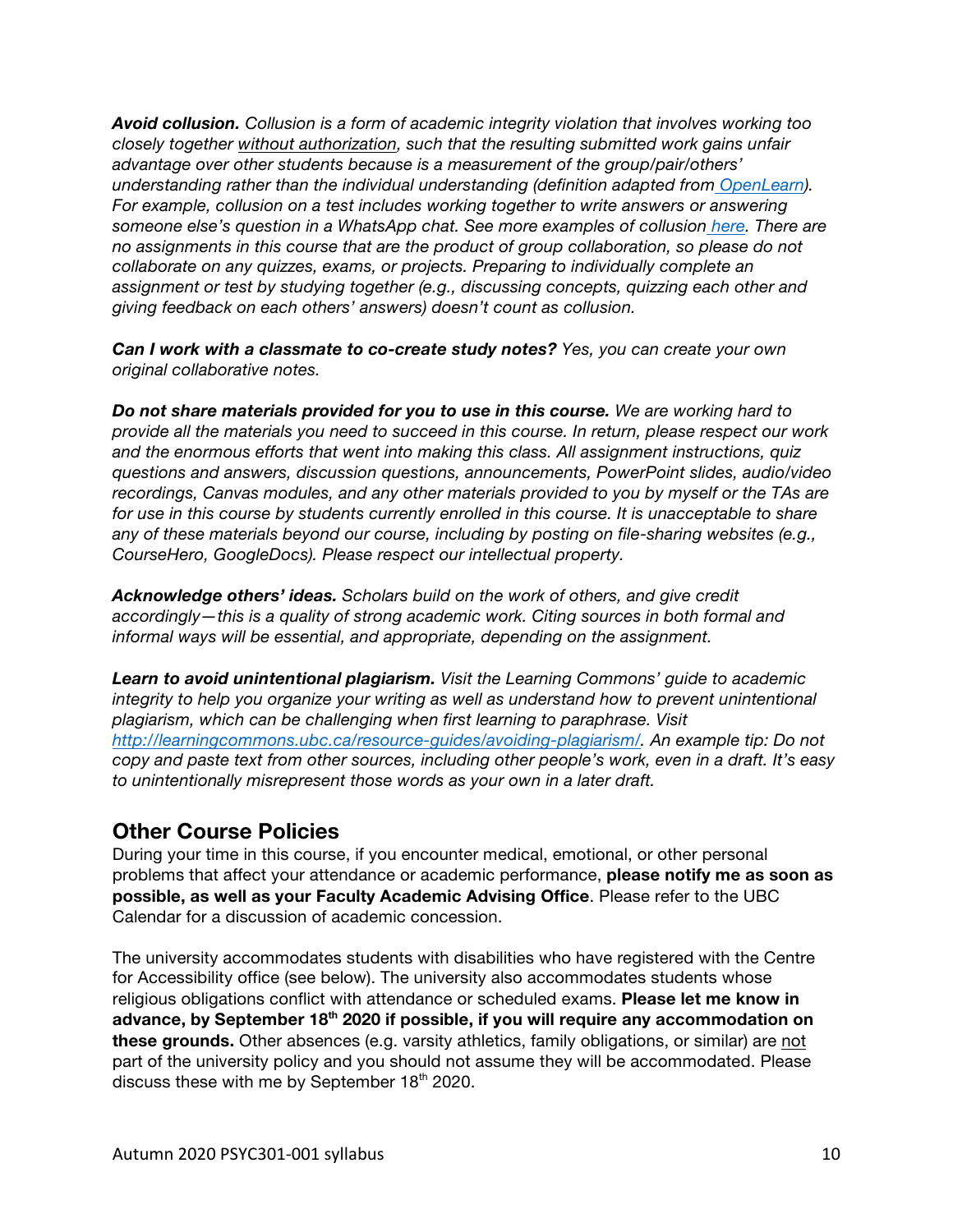**The Centre for Accessibility (previously Access & Diversity).** UBC is committed to equal opportunity in education for all students including those with documented physical or learning disabilities. If you believe you fall in this category, please visit the website for the Centre for Accessibility (*students.ubc.ca/about/access*) to take the necessary steps to ensure that you have every opportunity that you deserve to excel in your studies.

**Classroom conduct.** Our classroom is a place where you should feel safe and respected. It should also be a place that is conducive to learning and intellectual inquiry. Any behaviour on your part that compromises that environment will not be tolerated and you will be asked to leave.

### **Points to remember!:**

- Productive classroom discussion and debate are encouraged.
- You are responsible for all readings and lecture materials.
- Lecture slides will be available on Canvas. However, if you miss a lecture, don't expect to find all of what you missed in the slides.
- Lecture slides will be posted on Canvas on the Sunday before the next week begins, or earlier. This is done as a courtesy, and in rare circumstances these may arrive on the official lecture day, i.e. Tuesday.
- Please be aware that some of the content in this course can be challenging for those without some background in biology. I will provide additional, optional reading sources for you to pursue, should you request it.

### **Wellness Resources**

Below is a list of resources you may want to use if you are struggling in any way to manage your responsibilities while in school or the stresses of life in general. I recognize that this year will be particularly challenging for some of us, and I will be operating from a position of generosity, flexibility, and kindness.

### **The Kaleidoscope:**

### *the-kaleidoscope.com*

A confidential peer-run mental health support group that takes place on campus at least once a week. You may attend the group if you are experiencing any kind of mental health related challenges, or if you're just feeling stressed about school in general. Registration is not required to attend the group. See the website for meeting times and locations. Food and drink are provided.

### **Counselling Services:**

*students.ubc.ca/livewell/services/counselling-services* Phone number: 604-822-3811 Counselling services offers a variety of resources to help you maintain your mental health while in school. You may see a counsellor on an individual basis, attend group counselling, or to document an illness if you should require academic concession.

### **SpeakEasy:**

*ams.ubc.ca/services/speakeasy/* Phone number: 604-822-9246 A student run service that offers confidential support for students experiencing crisis. Also a good resource for additional information and referrals within the UBC community.

### **SHARE:**

### *www.vivreshare.org*

Self Harm Anonymous Recovery and Education is a program designed to promote self care and educate about self harm. SHARE support groups meet biweekly; times and locations can be found on their website.